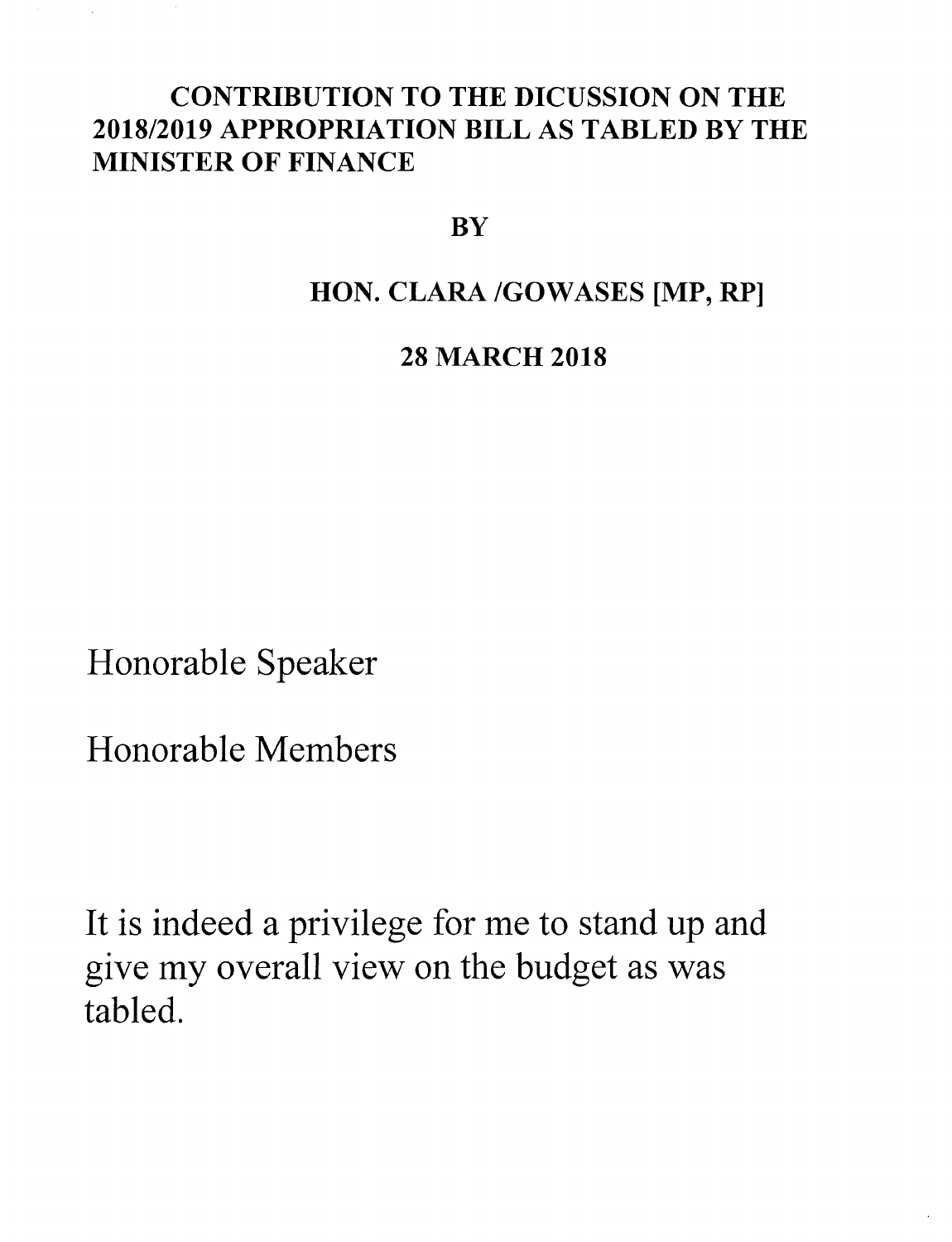This budget is pro poor. What struck me most was that the Honorable Minister Calle Schlettwein confronted the most feared topic of corruption head on,without fear or favor that's the way to go. Let all ministers defray their budget submissions follow this marvelous example. If there are ministers who have been involved in corruption let them be locked up and feel the full wrath of the law. We as parliamentarians must live by example. Tax evaders must also be dealt with, tax is the source of revenue.

May I commend the honorable minister for his efforts to cut down on the public servant personel bill that takes almost half of our budget.

My deep concern is that the state drives the economy of the country. When the state experiences economic hardships, the economy will collapse.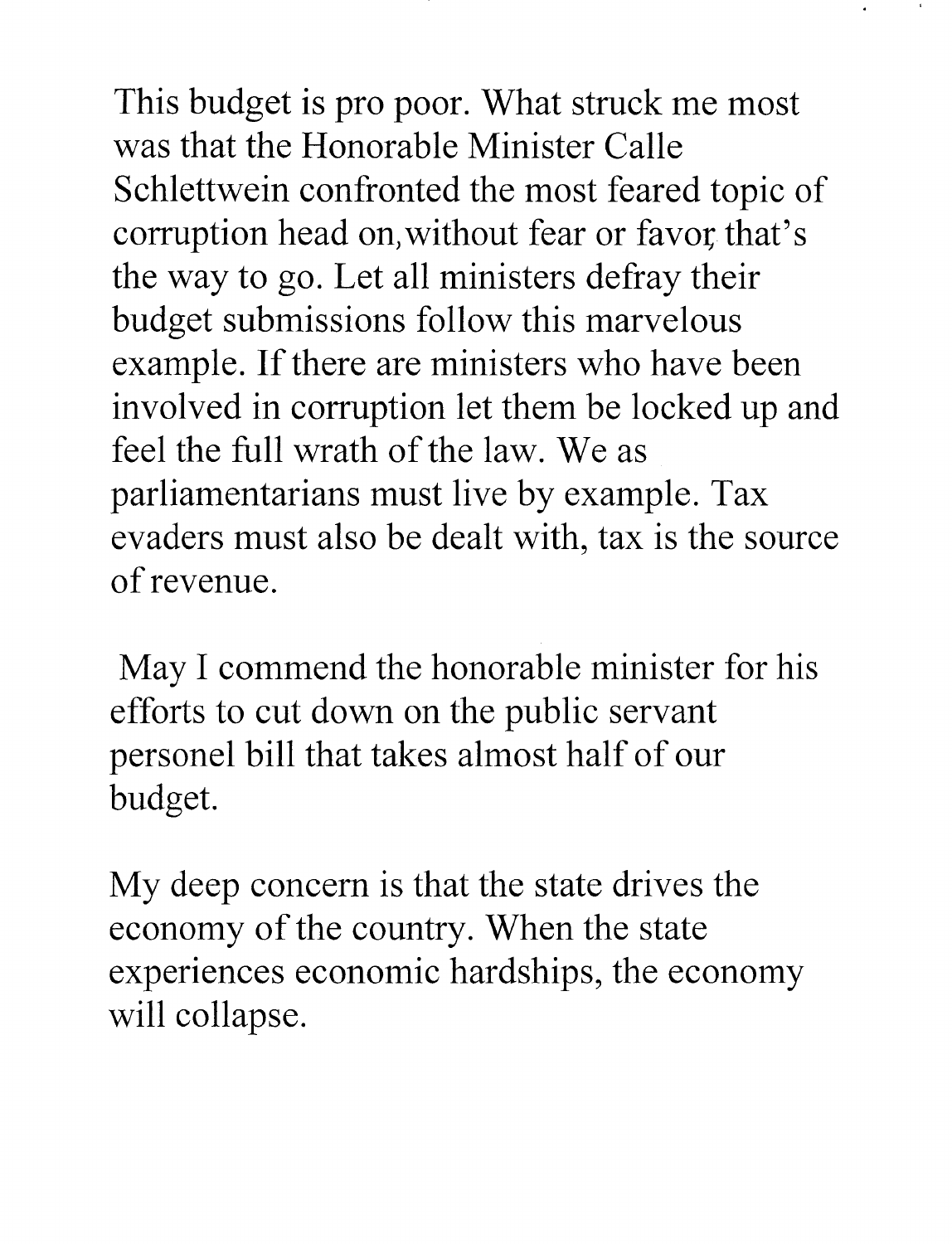My question is "what is the role of private sector and state owned enterprises"? When will they stimulate and drive the economy of the country? When will they join the state to create employment? When will they start to introduce manufacturing industries and employ more people. Till when will we export our raw materials without adding value. Until when will we be dependent on South African import. It is time for the private sector to take charge of our economy and create more tax for our government. When government tenders stop Lenkentrepreneurs are angry but when are they going to invest their money in expansion of our economy, build private hospitals, universities, manufacture add value and export to neighbouring countries and generate more tax.

Education is closer to my heart since I am a teacher by profession but I want to see that the money we budget for education has positive results and that we don't send 50 percent of grade 10 and 12 to the street. Drastic measures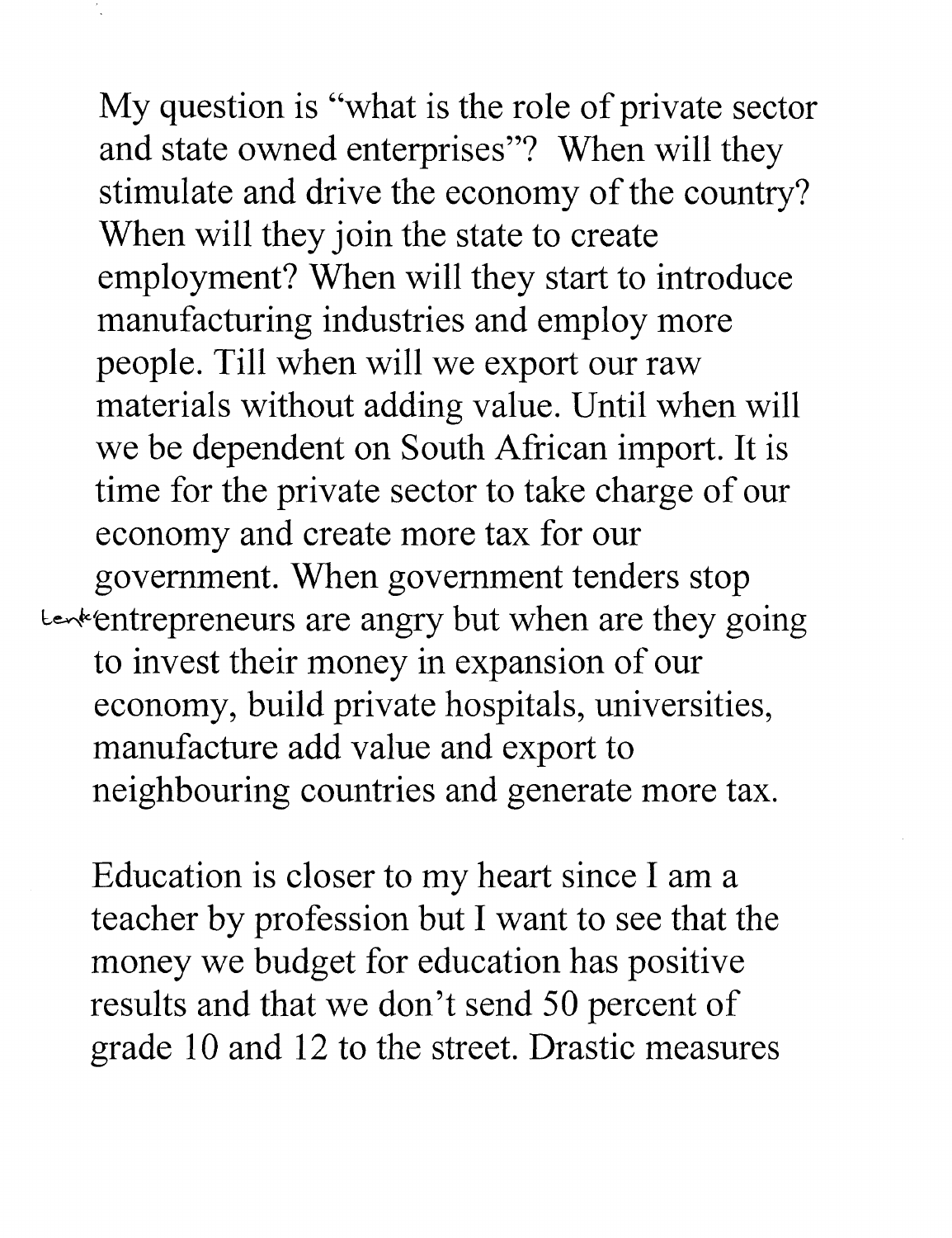must be taken to turn around that situation that prevail at schools. I propose and support more vocational training centers in all regions where all mines will be named and managed by Namibian sons and daughters. Allocation to health is good.

State owned enterprises and parastatal are like struggle kids, they don't outgrow their infant stages and remain dependent from government for bail outs. They must become independent and generate income for the state. Let these institutions be run by properly qualified people with knowledge skills and technical know how.

Let defense force help with national programs like laying water cannels, construction of erven times of disaster add skills to build houses for masses during times of piece. because their budget tops the top 3 list after Education. Those that are properly qualified let them volunteer in fold as nurses and community workers.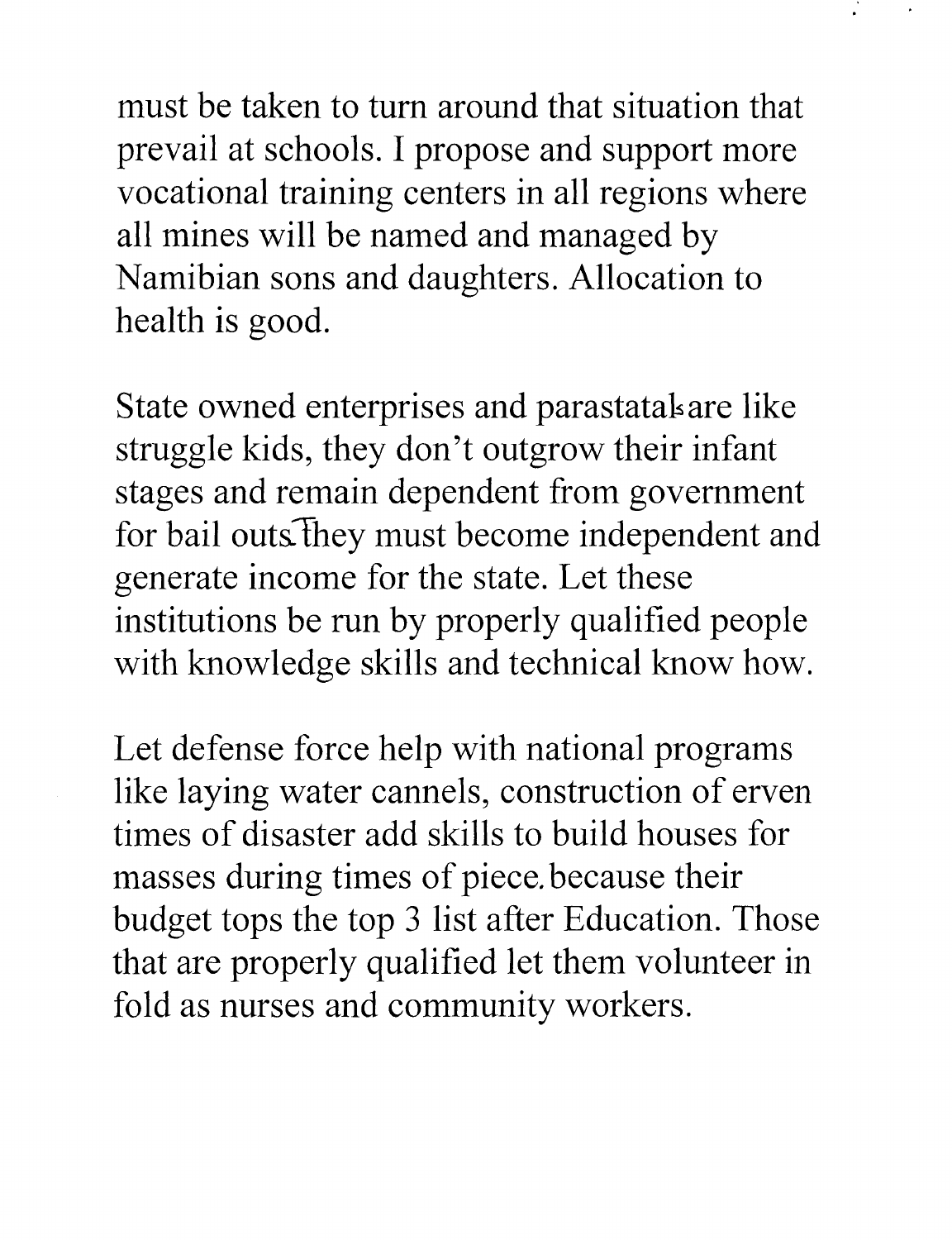My sincere appreciation goes to our President Dr. Hage Gottfried Geingob that despite the economic hardship and big winds we face he still keep his promise with the pensioners, my further humble request is that the money for orphans and vulnerable children be considered in increment of this nature.

The only wrong is the spending of our money. It rise with years to come although it will drop this year. The tendering that we balance our budget with debt and loans is a concern, rising debt and drop of our reserve capital is not a good sign. We must find ways and means to grow our capital and move out of this debts and take hands as citizens to be more focus on saving and avoid unnecessary projects that are not properly planned for.

In conclusion it is a pro poor budget aimed at job creation and positive outlook for hope to take us out of big waves of economic troubles. I